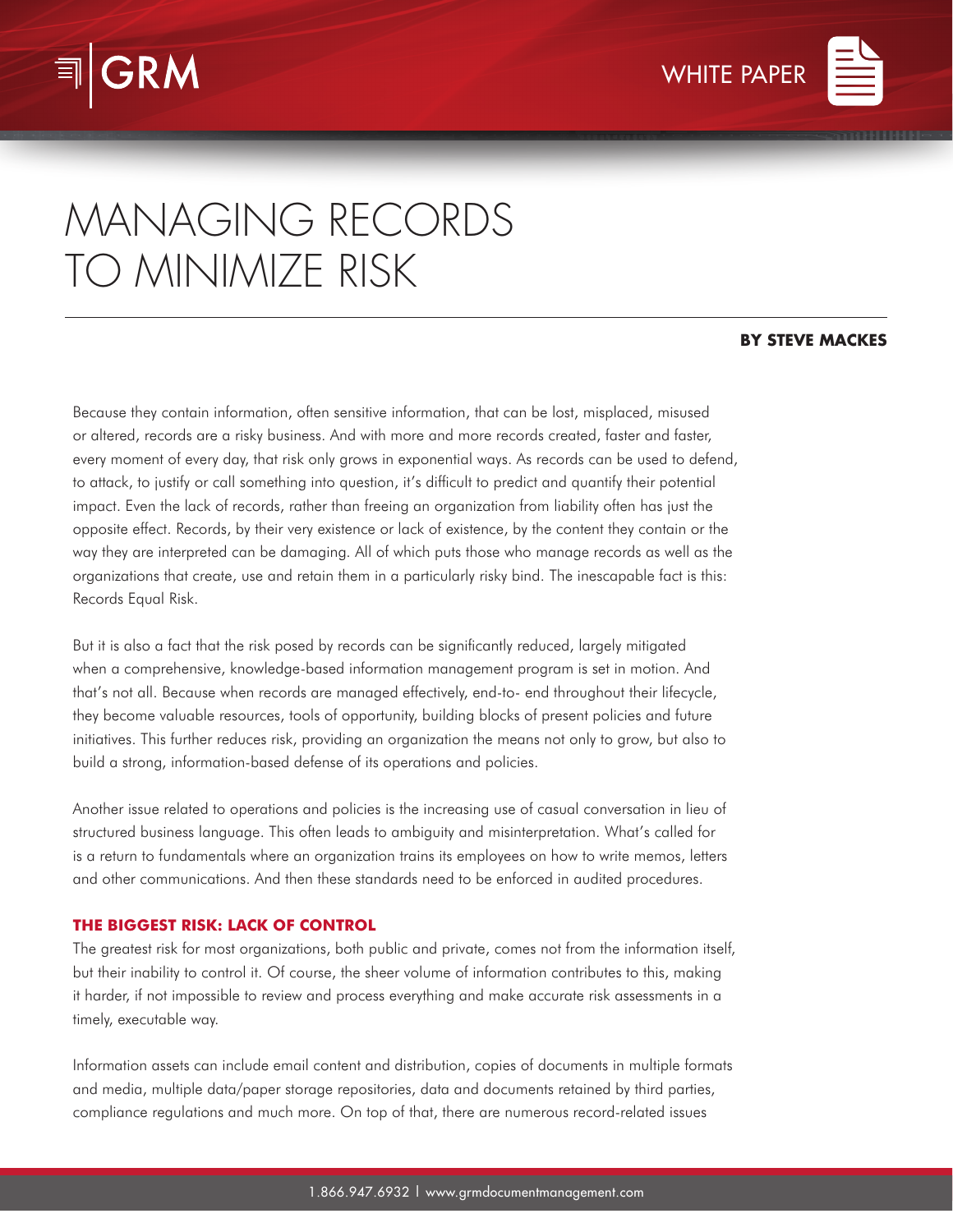

that must be addressed and that, in themselves, provide additional layers of information to review, process and manage. These issues can include: leaked information and its impact on the organization, government investigations and audits, legal claims, litigations and eDiscovery, court sanctions for information mishandling, government compliance regulations and executive liability. With all that on their plate, it's small wonder many organizations find it difficult to effectively manage their records and thereby, lower their risk.

Making a concerted effort in reducing information volume can go a long way toward solving this issue. Getting rid of duplicates, distributed copies and content that is no longer of retention value can improve workflow and make the processing of information more streamlined and manageable overall. It's also important to adopt meaningful terminology standards so that documents can be easily and clearly identified and distinguished from other similar records.

## **5 QUESTIONS IN NEED OF ANSWERS**

Before records-related risk can be dealt with and brought under control, it must be identified throughout the entire record lifecycle and existing information management system. The objective is to provide an organization with the awareness, based on knowledge, of what types of risk it is up against. In completing this evaluation, there are 5 essential questions in need of answers. They are:

- 1. What are your organizational exposures and associated costs?
- 2. How is information a component of those exposures?
- 3. Where do the gaps lie in your organization's information lifecycle?
- 4. How is content managed in your organization?
- 5. What policies and procedures are in place to manage your organization's risk?

Honest, thorough answers to these questions are the foundation for developing and implementing an effective risk management program. As a customized, enterprise-wide solution, it would address all major issues and provide a roadmap for maintaining information control and mitigating risk over the long term.

#### **PROGRAM DEVELOPMENT**

A risk management program needs to be based on an accurate understanding of an organization's information universe. Getting there calls for the inventorying of all information assets—documents, files, various media and data—in both electronic and paper form. Mapping of the information infrastructure and the data and paper storage repositories is also essential, as is determining the utilization of software for Electronic Data Management. Also imperative are responsibility assessments, identifying who is driving/overseeing the program and which personnel and/or departments are in charge of which information areas.

Next, based on risk findings (both internal and external), business rules and standards need to be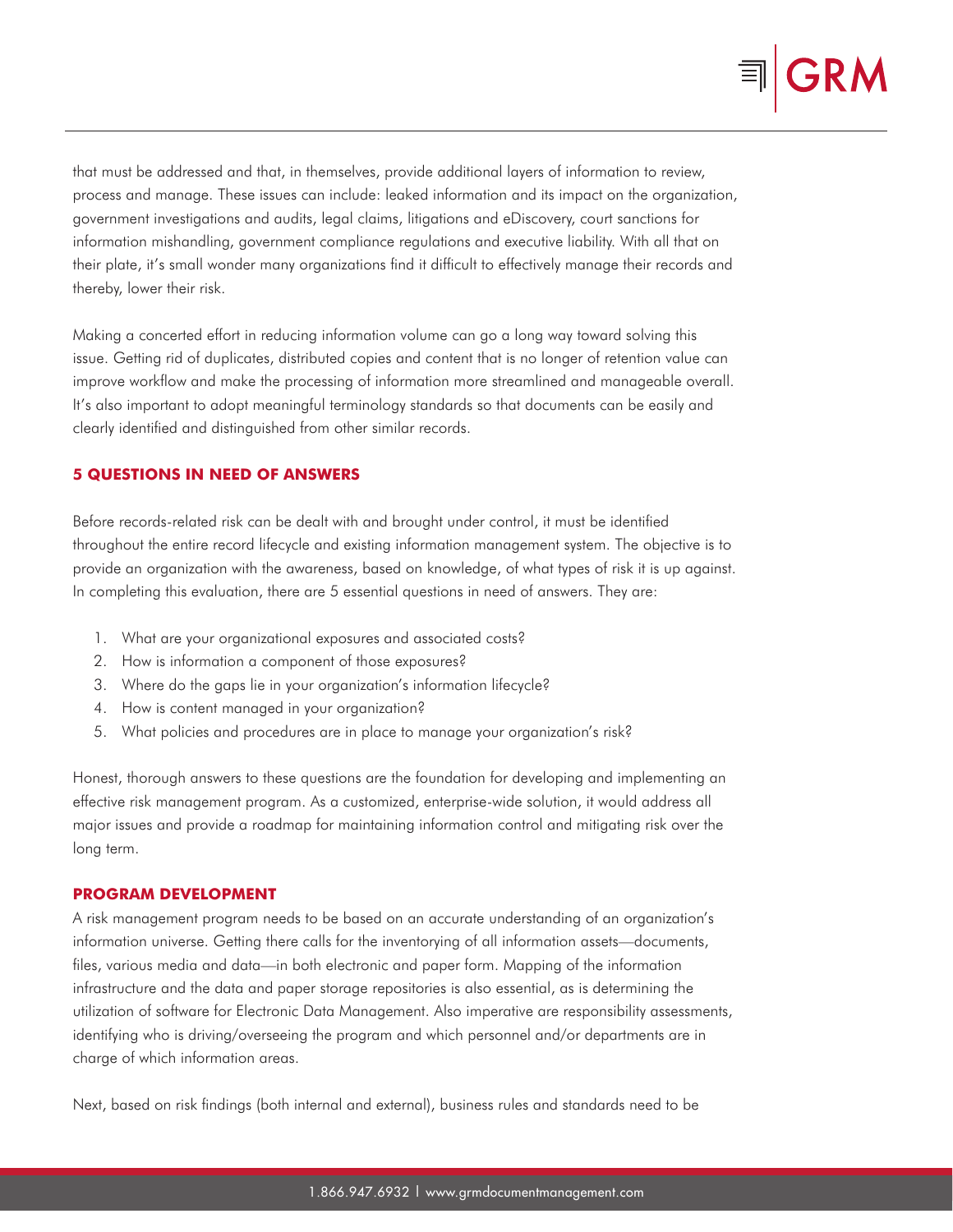

established. While aimed at reducing risk, these rules and standards must be realistic and flexible enough not to inhibit the normal flow of operations and business conduct.

With government regulations increasingly widespread and potentially costly, compliance plays an important role in defining business rules and standards. Maintaining compliance clearly enables an organization to avoid or at least significantly minimize related fines and penalties. But that's not its only benefit. Used as a positive in marketing, compliance strengthens an organization's reputation and business position.

Impacting the final shape and scope of a risk management program is the dynamic of risk mitigation versus Change Management. Substantial benefits and costs are associated with each. Because risk management requires change (never easy), an organization must weigh its program not just in implementation costs, but also in terms of how much change the organization can withstand and is willing to assume. Change means the introduction of new training, rules and processes for every employee to learn. The goal is to find the optimal balance of risk and change that will ensure program success.

When all of this done, after the size and nature of the program have been determined and a long-term strategy has been devised, a communications effort begins that includes educating the workforce and training all relevant personnel.

### **PROGRAM IMPLEMENTATION**

Implementation requires actively and accurately following the program strategy. Based on all the evaluations, assessments and structuring completed to this point, the strategy lays out the path to follow. It's a roadmap of sorts providing both direction and guidance for reaching risk mitigation objectives. Depending on the size of an organization and the complexity of its policies, products and services, implementation may need to be phased in, which can sometimes take a period of years.

Implementation covers a whole range of activities that include email and social media controls, the digital conversion of paper, planned reductions in the volume of information, strict adherence to retention and destruction schedules, and the combining of day forward and back file conversion efforts with annual audits. It also includes report generation and continuous program monitoring as to effectiveness and the possible need for adjustment.

## **THE SOLUTION IS IN SIGHT**

In response to the growing need for a 'big picture' approach to information-related risk management, GRM has introduced the Solutions Group. This new division, offers a team of top experts serving in a full advisory capacity. Rather than addressing issues piecemeal, the Solutions Group takes a holistic approach, evaluating the entire information lifecycle and making custom recommendations to achieve a comprehensive risk management solution.